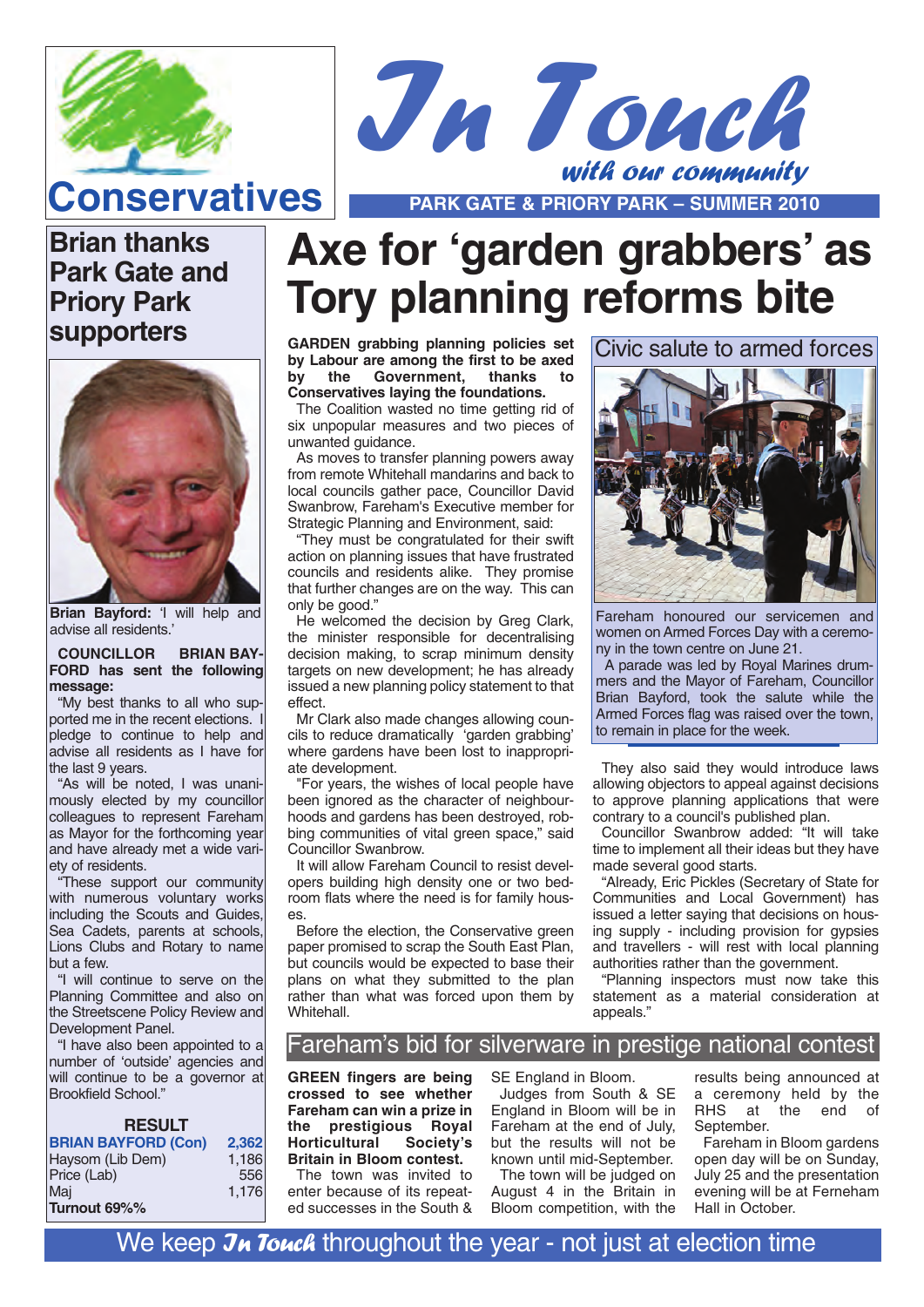

### **In Touch 2** Summer 2010

## **WARD NEWS BRIEFS**

**How to get a grant**<br>County Counci County Councillor<br>Seán Woodward Woodward invites applications for the £10,000 grant that he has available for worthwhile projects in the Sarisbury Division. Grants can be for assistance for community groups and others, but not for running expenses.

He has just provided £2,000 for Sarisbury Infant School PTA towards developing the outside area for foundation stage children to include a covered area so they can be outdoors in all weather.

#### **Jim Murray**

Tributes have been paid to former Fareham Mayor and ex-councillor Jim Murray, who has died aged 80.

Council Leader Seán Woodward described him as a man who devoted his time to public service.

He was due to be made an honorary alderman for his 26 years as a councillor and this will be conferred posthumously later this summer.

#### **Cars steam cleaned**

Motorists who park in Fareham Council's car parks will soon be able to have their cars steam cleaned while they do their shopping. Econowash won the tender to provide a car washing service in the 44 council owned car<br>parks across the across the Borough and will be using the power of steam to clean cars using biodegradable products and only two litres of water per vehicle.

The Wonderwash will cost £7.99 per car.

### **Sarisbury kids' class act in the street name game**



**Name and fame:** Isobelle Woodward, pictured above (left) with Fareham Mayor and Mayoress Brian and Susan Bayford, shares hers with Council Leader Seán Woodward, standing beside Cathy Knapman from Miller Homes. Isobelle rejoined her Year 3 class mates for the picture above (right).

#### **PUPILS from Sarisbury Church of England Junior School played a key role in naming the Borough's newest road.**

Montefiore Drive in the Admirals Wood development at Coldeast is the winning road name chosen by Year 3 pupils in a competition.

They joined Fareham's Mayor and Mayoress, Councillors Brian and Susan Bayford and Council Executive Leader Councillor Seán Woodward to officially open the road on May 21.

Isabelle Woodward, who won the name game, coincidentally shares her surname with the Council Leader, although she's not related.

**Thanking Year 3 pupils,<br>Councillor Woodward said:** Councillor Woodward said: "Montefiore is an important local name and it is fitting that this new road is named after the family who owned the Coldeast estate and played a significant role as benefactors within the Sarisbury community."

Senior sales manager for main developers Miller Homes, Cathy Knapman, said: "We have had a close association with the school for quite a while and were delighted to be involved in this excellent competition.

"Tours of our development have taken place with some of the classes from the school to help them with a project they were undertaking. We take our responsibilities to the community very seriously wherever we build."

### **County seeking ways to cope with future freezes**

**REMEMBER the big winter freeze up? The County Council is carrying out an exhaustive review to see how to respond better if similar extreme weather occurs again in our area.**

County Councillor Keith Evans said: "We all had bad experiences last December and January - abandoned cars, icy roads, dangerous footpaths, unable to get to work, children not at school."

He is vice-chairman of the review panel which is gathering evidence and comments from a wide range of authorities and groups.

Keith said some of the facts revealed so far include: •Even with double the recommended levels of salt reserves (we had 12 days' worth), the County was down to only one day's supply at one stage

•As the emergency progressed, Hampshire was receiving only 10% of the re-supply that the government said we should get

•The County gave support to some neighbouring counties and to Portsmouth and Brighton & Hove.

•Highways are closely examining the implications of increasing the road clearance programme and to ensure that important locations such as large schools, hospitals, large health centres, major employment centres etc are future priority targets.

•Agreements are also under consideration to help with the clearance of bus depots and large car parks.

•There will be a very significant increase in the number of local grit bins

He added: "I am sure that the County's winter resilience plan will be significantly strengthened. The final report of this review group will be issued in September."

### **New children's centre due to open in January**

**WORK ON a new SureStart Children's Centre should begin at Brookfield School, Sarisbury in October.** 

Sovereign Children's Centre, named after the local variety of strawberry, should open in January 2011.

Chairman of the Interim Partnership Board County Councillor Seán Woodward said: "Action For Children will manage the services provided by this centre for the people of Park Gate, Sarisbury, Whiteley, Burridge and Swanwick.

"Children's centres play a key role in improving outcomes for all young children and reducing inequalities between the most disadvantaged and the rest."

They are aimed at parents and carers with children under five, but will work closely with organisations such as extended schools, giving families easy access to age appropriate services throughout childhood.

They provide a range of services depending on need and parental choice, offering information, advice and support to parents and carers, plus integrated childcare and early learning, health services, family support, parental outreach and employment advice.

The local community is strongly encouraged to play an active role in children's centres. Parents' and carers' views form an important element of children's centres governance in Hampshire, represented through Parents' Forums.

Each centre has a Partnership Board, comprising representation from centre users (including the Parents' Forum), service providers, local schools and voluntary/community members.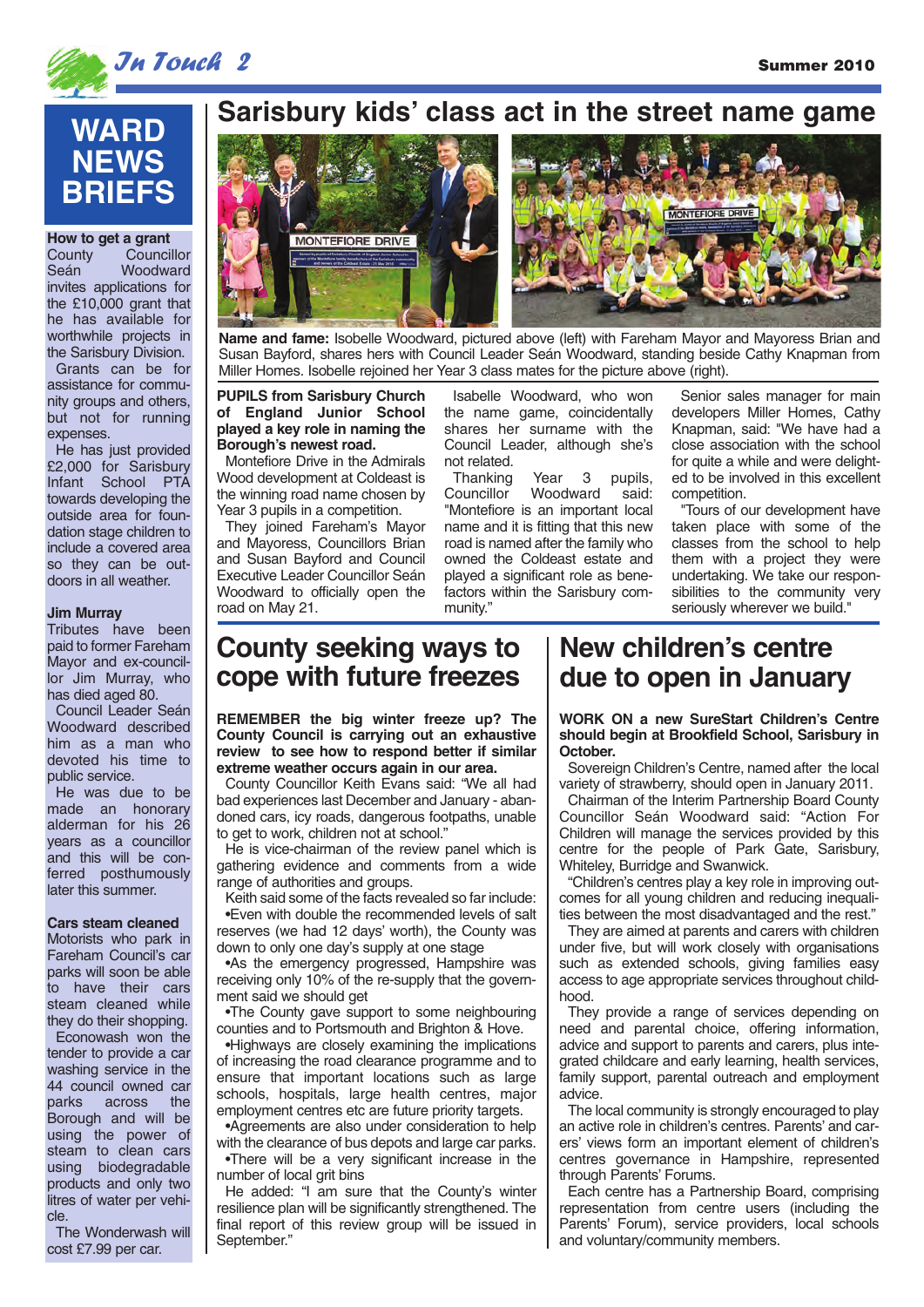**Survey produces mixed views over opening Yew Tree Drive to all vehicles**

### **YEW TREE DRIVE bus link was opened onto Botley Road in May 2008. This aimed to give priority to public transport in the Whiteley area.**

Since then, people have asked whether traffic congestion around Whiteley could be reduced if the link was open to all vehicles.

At present, Fareham Borough Council has a policy in its Local Plan stating that in order to minimise the impact of additional traffic on Burridge and Swanwick, the bus gate should not be opened to all traffic until Whiteley Way is completed and provides a link to the A3051 north of Curbridge.

To test the impact of opening Yew Tree Drive to all traffic, Hampshire County Council used a traffic simulation model known as SATURN to look at different access scenarios.

This model uses the results of surveys and local traffic counts to give a prediction of traffic movements at the busiest time of the day (8am-9am).

Views were sought on whether opening the road for all traffic would be the best approach to managing traffic growth in Whiteley and the surrounding area.

Out of 3,155 questionnaires sent to homes in Whiteley (Fareham), Park Gate, Burridge and Swanwick, 1,152 were returned (37%). The questions asked were:

**Q** Should road links from Whiteley onto the Botley Road be reconsidered before Whiteley Way is completed?

**A** Whiteley (Fareham) residents voted 69% for and 31% against; Burridge, Swanwick and Park Gate residents voted 47% for and 53% against.

**Q** In the longer term do you think Rookery Avenue, once completed, should be the main southern access road link?

**A** Whiteley (Fareham) residents voted 74% for and 26% against; Burridge, Swanwick and Park Gate residents voted 41% for and 59% against.

**Q** In the short term do you think Yew Tree Drive should be trialled as an alternative link for all traffic? **A** Whiteley (Fareham) residents voted 67% for and 33% against; Burridge, Swanwick and Park Gate residents voted 49% for and 51% against.

County Councillor Seán Woodward commented: "Overall, more residents voted in favour of reconsidering road links onto Botley Road before Whiteley Way is completed and of having a trial opening of Yew Tree Drive for all traffic.

"However, the results also demonstrate the marked divergence of views expressed either side of the Yew Tree Drive bus link."

The consultation results will be used to aid discussions and the decision-making process."

A further 3,000 houses are planned by Winchester City Council north of Whiteley. Discussions with the transport consultant acting on behalf of the development consortium support the retention of the bus gate for at least the short term.

They say opening the bus gate to all traffic now may remove a facility required in the longer term.

If County Council Executive Member for Environment, County Councillor Mel Kendal, supports this view, then Fareham Council will not be asked to consider changing the Local Plan policy.

If the County Council wants to proceed with a trial opening, a planning application must be made to the Borough Council in whose hands would be the final decision.

### Police target anti-social offenders

**POLICE are clamping down on anti-social behaviour in the Western Wards.**

nuisance alcohol abuse and general misbehaviour are being targeted.

Sergeant Dave Spacey told the Western Wards Community Action Team meeting at Victory Hall, Warsash in June that speeding vehicles were being targeted and police want to know about areas of concern. Barnes Lane's problem and speeding in Greenaway Lane were being dealt with.

Recently approved projects for funding<br>included £559 to included £559 to Sarisbury Residents' Association for a tree to replace one that has died on Little Green.

Next meeting will be at Sarisbury Green Social Club, Bridge Road at 7pm on November 17.

### **Solent Speakers' Club presents award of excellence to Fareham Council Leader**

**AN HONORARY award was presented to Fareham Council Leader Seán Woodward by Solent Speakers' Club.** Club president Gavin Meikle said it was in recognition of his personal and official support.

"It acknowledges his role as an exem-

plar of excellence in communication and leadership within our local community," he said.

The presentation was part of a special evening at Lysses House Hotel celebrating the success and achievements of individual members.

Solent Speakers was established in 2002 to provide a mutually supportive and positive learning environment in which every member has the opportunity to develop communication and leadership skills which, in turn, foster self-confidence and personal growth.

## **PARK GATE & PRIORY PARK CONSERVATIVES**

**We are very active with social and political events and membership drives. If you would like further details, to join us, or to help in any way such as distribution of In Touch newsletters in your road, please contact your ward councillors.**



**Brian Bayford** 1 Camarque Close Whiteley PO15 7DT Tel: 01489 880740 email: bbayford@fareham.gov.uk



### **WARD COUNCILLORS Park Gate**

**Marian Ellerton** 230 Botley Road Burridge SO31 1BL Tel: 01489 570774 email: mellerton@fareham.gov.uk

**COUNTY COUNCILLOR Fareham Sarisbury**

**Seán Woodward** 8 Persian Drive, Whiteley PO15 7BJ Tel: 01489 881030 email: sean.woodward@hants.gov.uk